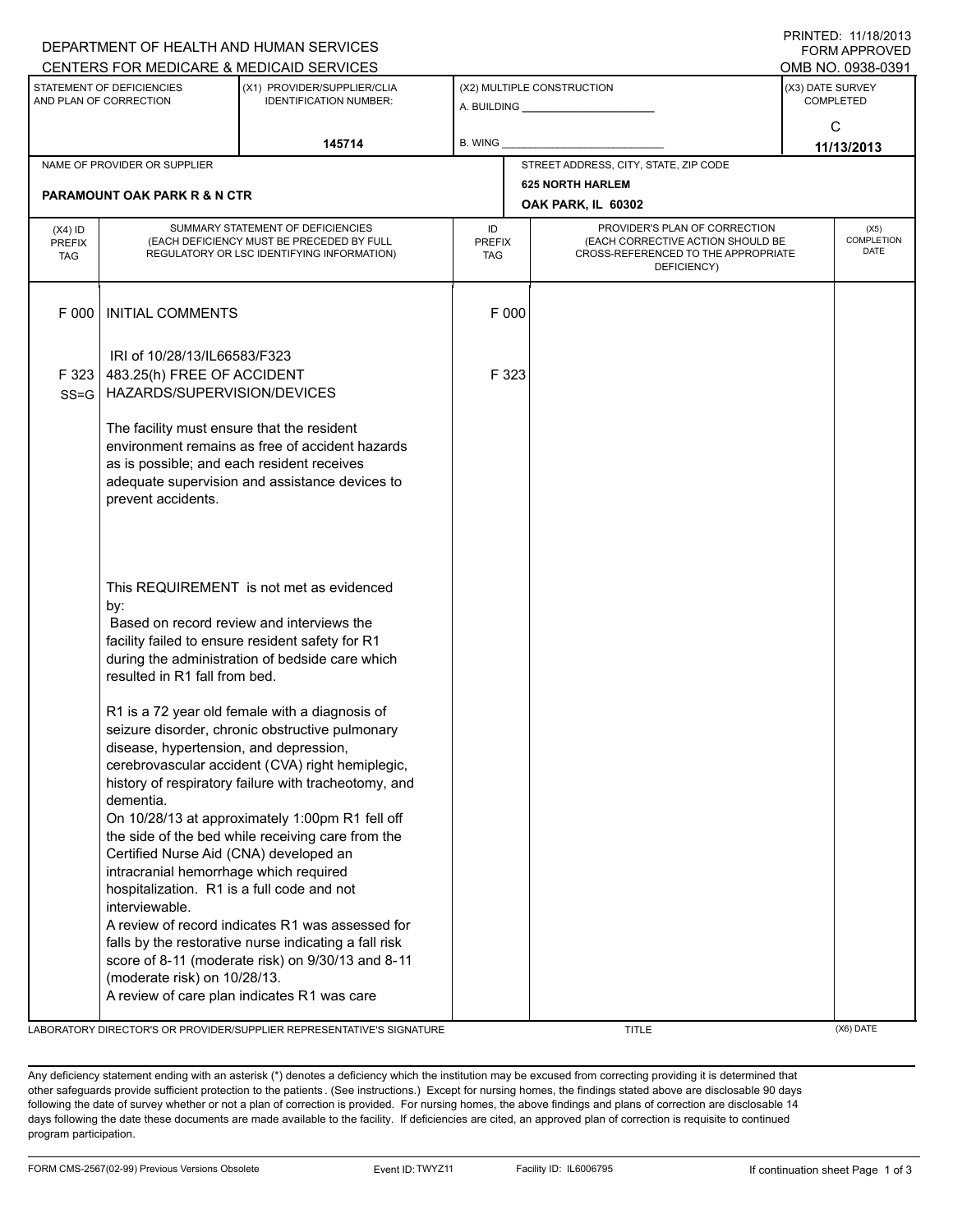| DEPARTMENT OF HEALTH AND HUMAN SERVICES                                                              |                                                                                                   | FNINILU. IIIIOZUIJ<br>FORM APPROVED                                                                |                            |                    |                                                                    |                                       |                    |
|------------------------------------------------------------------------------------------------------|---------------------------------------------------------------------------------------------------|----------------------------------------------------------------------------------------------------|----------------------------|--------------------|--------------------------------------------------------------------|---------------------------------------|--------------------|
| CENTERS FOR MEDICARE & MEDICAID SERVICES<br>STATEMENT OF DEFICIENCIES<br>(X1) PROVIDER/SUPPLIER/CLIA |                                                                                                   |                                                                                                    | (X2) MULTIPLE CONSTRUCTION |                    |                                                                    | OMB NO. 0938-0391<br>(X3) DATE SURVEY |                    |
| AND PLAN OF CORRECTION                                                                               |                                                                                                   | <b>IDENTIFICATION NUMBER:</b>                                                                      |                            |                    |                                                                    | <b>COMPLETED</b>                      |                    |
|                                                                                                      |                                                                                                   |                                                                                                    |                            |                    |                                                                    | C                                     |                    |
|                                                                                                      |                                                                                                   | 145714                                                                                             | <b>B. WING</b>             |                    |                                                                    | 11/13/2013                            |                    |
|                                                                                                      | NAME OF PROVIDER OR SUPPLIER                                                                      |                                                                                                    |                            |                    | STREET ADDRESS, CITY, STATE, ZIP CODE                              |                                       |                    |
|                                                                                                      | <b>PARAMOUNT OAK PARK R &amp; N CTR</b>                                                           |                                                                                                    |                            |                    | <b>625 NORTH HARLEM</b>                                            |                                       |                    |
|                                                                                                      |                                                                                                   |                                                                                                    |                            | OAK PARK, IL 60302 |                                                                    |                                       |                    |
| $(X4)$ ID<br><b>PREFIX</b>                                                                           |                                                                                                   | SUMMARY STATEMENT OF DEFICIENCIES<br>(EACH DEFICIENCY MUST BE PRECEDED BY FULL                     |                            | <b>PREFIX</b>      | PROVIDER'S PLAN OF CORRECTION<br>(EACH CORRECTIVE ACTION SHOULD BE |                                       | (X5)<br>COMPLETION |
| <b>TAG</b>                                                                                           | REGULATORY OR LSC IDENTIFYING INFORMATION)                                                        |                                                                                                    | <b>TAG</b>                 |                    | CROSS-REFERENCED TO THE APPROPRIATE<br>DEFICIENCY)                 |                                       | <b>DATE</b>        |
|                                                                                                      |                                                                                                   |                                                                                                    |                            |                    |                                                                    |                                       |                    |
|                                                                                                      |                                                                                                   |                                                                                                    |                            |                    |                                                                    |                                       |                    |
| F 323                                                                                                | Continued From page 1                                                                             |                                                                                                    |                            | F 323              |                                                                    |                                       |                    |
|                                                                                                      | with updated interventions on 11/4/13.                                                            | planned for potential for falls on 4/30/13, 9/30/13                                                |                            |                    |                                                                    |                                       |                    |
|                                                                                                      | A review of the Minimum Data Set (MDS)                                                            |                                                                                                    |                            |                    |                                                                    |                                       |                    |
|                                                                                                      |                                                                                                   | indicates the annual assessment 8/1/13, quarterly                                                  |                            |                    |                                                                    |                                       |                    |
|                                                                                                      |                                                                                                   | 10/7/13 and readmission on 11/2/13 scored                                                          |                            |                    |                                                                    |                                       |                    |
|                                                                                                      |                                                                                                   | Ambulation 8/8, ROM 0/0, Transfer 4/2 utilizing                                                    |                            |                    |                                                                    |                                       |                    |
|                                                                                                      |                                                                                                   | mechanical lift, Hygiene bathing 4/2 (total assist).                                               |                            |                    |                                                                    |                                       |                    |
|                                                                                                      |                                                                                                   | A review of record indicates R1 fell from side of<br>bed to the floor on 10/28/13 at 1:00pm during |                            |                    |                                                                    |                                       |                    |
|                                                                                                      |                                                                                                   | care from the Certified Nurse Assistant (CNA)                                                      |                            |                    |                                                                    |                                       |                    |
|                                                                                                      |                                                                                                   | who did not witness R1 hit her head, an abrasion                                                   |                            |                    |                                                                    |                                       |                    |
|                                                                                                      |                                                                                                   | was observed on the right shoulder and elbow.                                                      |                            |                    |                                                                    |                                       |                    |
|                                                                                                      | The physician was notified and ordered                                                            |                                                                                                    |                            |                    |                                                                    |                                       |                    |
|                                                                                                      |                                                                                                   | neurological checks every hour, shoulder x-ray                                                     |                            |                    |                                                                    |                                       |                    |
|                                                                                                      | (negative) and monitor for change of condition.<br>On 10/28/13 at 5:15pm R1 was observed by staff |                                                                                                    |                            |                    |                                                                    |                                       |                    |
|                                                                                                      | not eating as well as she normally did, the                                                       |                                                                                                    |                            |                    |                                                                    |                                       |                    |
|                                                                                                      |                                                                                                   | physician was notified and R1 was transported to                                                   |                            |                    |                                                                    |                                       |                    |
|                                                                                                      | local hospital via ambulance. R1 was then                                                         |                                                                                                    |                            |                    |                                                                    |                                       |                    |
|                                                                                                      | transferred to a neurosurgical tertiary care center                                               |                                                                                                    |                            |                    |                                                                    |                                       |                    |
|                                                                                                      |                                                                                                   | and discharged on 11/1/13 in stable condition.                                                     |                            |                    |                                                                    |                                       |                    |
|                                                                                                      | intracranial hemorrhage.                                                                          | The discharge papers indicate a diagnosis of                                                       |                            |                    |                                                                    |                                       |                    |
|                                                                                                      |                                                                                                   | An interview on 11/8/13 with E1, Administrator                                                     |                            |                    |                                                                    |                                       |                    |
|                                                                                                      |                                                                                                   | and E2, Director of Nursing indicated in part R1                                                   |                            |                    |                                                                    |                                       |                    |
|                                                                                                      |                                                                                                   | fell off the bed as CNA turned away from R1 to                                                     |                            |                    |                                                                    |                                       |                    |
|                                                                                                      |                                                                                                   | grab a diaper, E1 fell from the side of the bed                                                    |                            |                    |                                                                    |                                       |                    |
|                                                                                                      | onto the floor.                                                                                   | An interview with Z1, Physician indicated in part                                                  |                            |                    |                                                                    |                                       |                    |
|                                                                                                      |                                                                                                   | there is a possibility the brain bleed was caused                                                  |                            |                    |                                                                    |                                       |                    |
|                                                                                                      |                                                                                                   | by R1 fall. The resident was properly supervised                                                   |                            |                    |                                                                    |                                       |                    |
|                                                                                                      | after the fall and notification of change in                                                      |                                                                                                    |                            |                    |                                                                    |                                       |                    |
|                                                                                                      | condition was timely and as ordered.                                                              |                                                                                                    |                            |                    |                                                                    |                                       |                    |
|                                                                                                      |                                                                                                   | The facility Fall Prevention Program Standards                                                     |                            |                    |                                                                    |                                       |                    |
|                                                                                                      |                                                                                                   | item 4. The admitting nurse and assigned CNA<br>are responsible for initiating safety precautions. |                            |                    |                                                                    |                                       |                    |
|                                                                                                      |                                                                                                   | All assigned nursing personnel are responsible                                                     |                            |                    |                                                                    |                                       |                    |
|                                                                                                      |                                                                                                   | for ensuring ongoing precautions are put in place                                                  |                            |                    |                                                                    |                                       |                    |
|                                                                                                      | and consistently maintained.                                                                      |                                                                                                    |                            |                    |                                                                    |                                       |                    |

FORM CMS-2567(02-99) Previous Versions Obsolete Event ID:TWYZ11 Facility ID: IL6006795 If continuation sheet Page 2 of 3

PRINTED: 11/18/2013